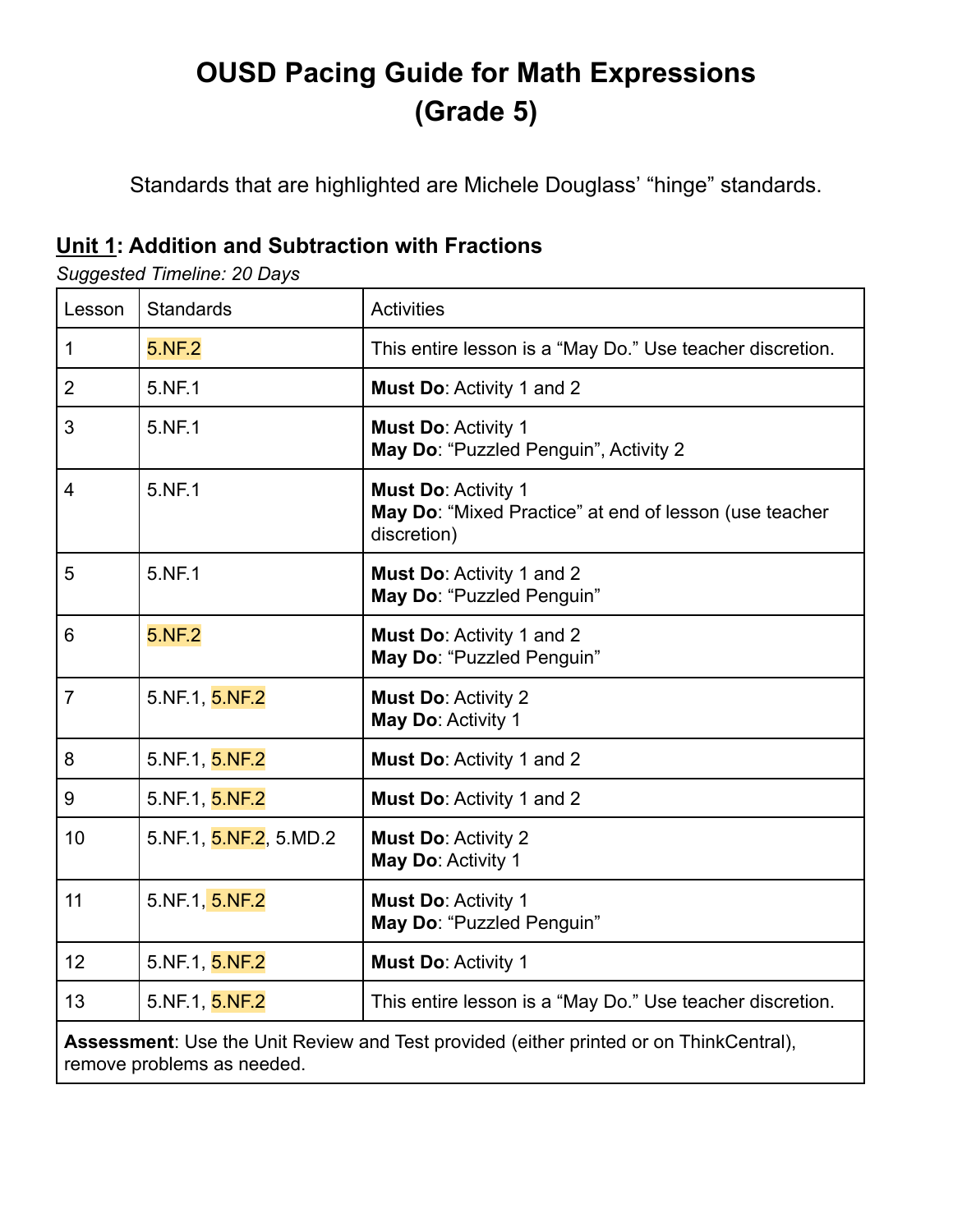### **Unit 2: Addition and Subtraction with Decimals**

*Suggested Timeline: 20 Days*

| Lesson                                                                                        | <b>Standards</b>                        | <b>Activities</b>                                                                                                                                                                                                                                                                     |
|-----------------------------------------------------------------------------------------------|-----------------------------------------|---------------------------------------------------------------------------------------------------------------------------------------------------------------------------------------------------------------------------------------------------------------------------------------|
| $\mathbf{1}$                                                                                  | 5.NBT.3, 5.NBT.3a                       | Must Do: Activity 1, 2                                                                                                                                                                                                                                                                |
| $\overline{2}$                                                                                | 5.NBT.1, 5.NBT.3,<br>5.NBT.3a           | <b>Must Do: Activity 2</b><br>May Do: Activity 1 (Secret Code Cards)<br>*Emphasize place value here. The Secret Code Cards are<br>time consuming, so use teacher discretion, but it is essential<br>that students have an understanding of the place value<br>system to thousandths.* |
| 3                                                                                             | 5.NBT.1, 5.NBT.3,<br>5.NBT.3a, 5.NBT.3b | <b>Must Do: Activity 1</b><br>May Do: Activity 2 (Secret Code Cards), use discretion on<br>practice problems (page 44)                                                                                                                                                                |
| $\overline{4}$                                                                                | 5.NBT.7, 5.MD.1                         | Must Do: Activity 1, 2                                                                                                                                                                                                                                                                |
| 5                                                                                             | 5.NBT.7                                 | <b>Must Do: Activity 1, 2</b><br>May Do: Puzzled Penguin, use discretion on practice<br>problems.                                                                                                                                                                                     |
| 6                                                                                             | 5.NBT.7                                 | Must Do: Activity 1, 2<br>May Do: Puzzled Penguin, use discretion on practice<br>problems.                                                                                                                                                                                            |
| $\overline{7}$                                                                                | 5.NBT.7                                 | <b>Must Do: Activity 1</b>                                                                                                                                                                                                                                                            |
| 8                                                                                             | 5.NBT.4                                 | <b>Must Do: Activity 1</b><br>May Do: Activity 2 (use discretion)                                                                                                                                                                                                                     |
| 9                                                                                             | 5.NBT.3b, 5.NBT.4                       | Must Do: Activity 1, 2<br>May Do: Puzzled Penguin                                                                                                                                                                                                                                     |
| 10                                                                                            | 5.NBT.7                                 | This entire lesson is a "May Do." Use teacher discretion.                                                                                                                                                                                                                             |
| Assessment: Use the Unit Review and Test provided (either printed or on ThinkCentral), remove |                                         |                                                                                                                                                                                                                                                                                       |

problems as needed.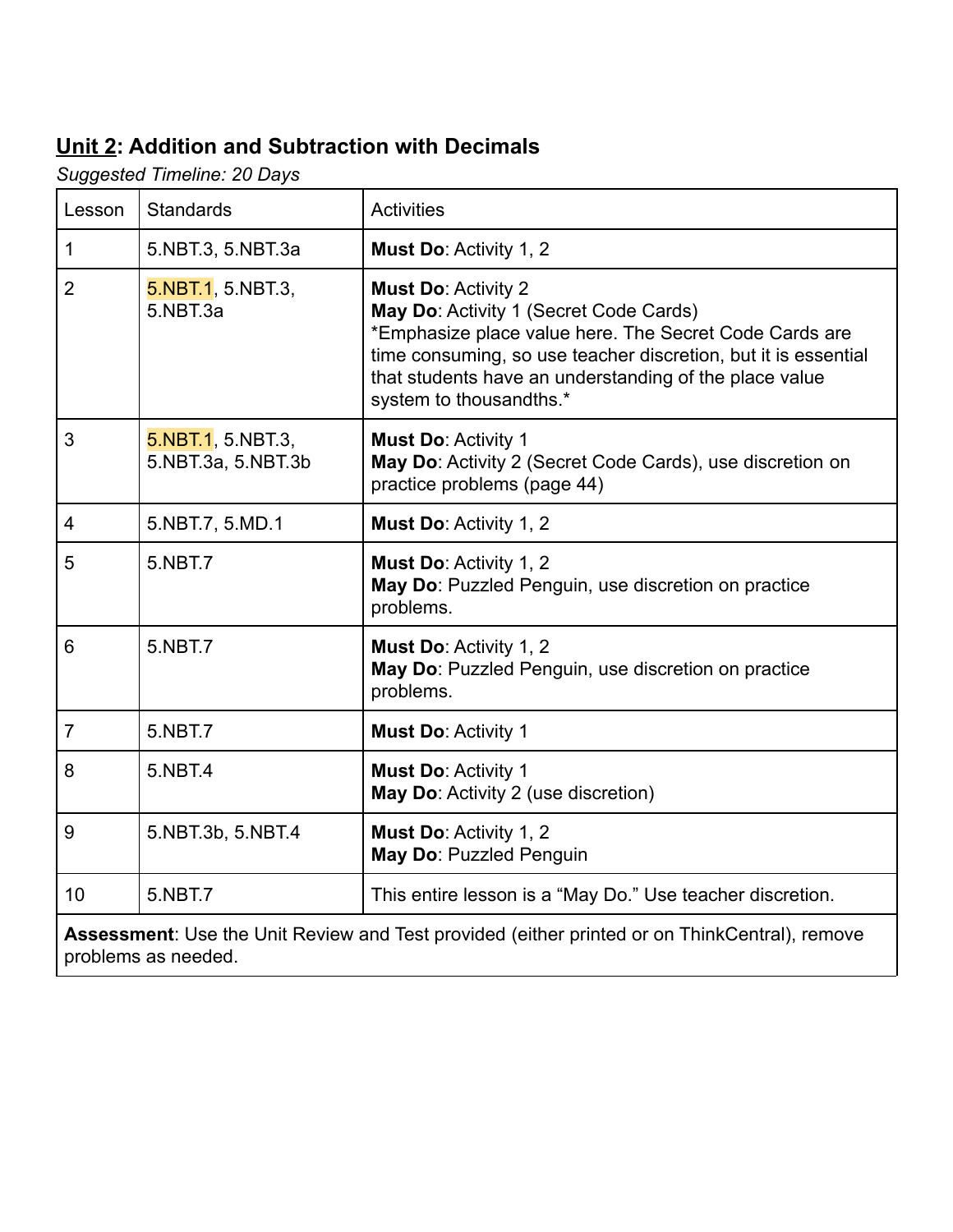# **Unit 3: Multiplication and Division with Fractions**

*Suggested Timeline: 25 Days*

| Lesson         | <b>Standards</b>                                                                     | <b>Activities</b>                                                                                                                                                                     |
|----------------|--------------------------------------------------------------------------------------|---------------------------------------------------------------------------------------------------------------------------------------------------------------------------------------|
| 1              | 5.NF.4, 5.NF.4a, 5.NF.5,<br>5.NF.5b, 5.NF.6                                          | <b>Must Do: Activity 1, 2</b><br>*Use teacher discretion on practice problems                                                                                                         |
| 2              | 5.NF.4, 5.NF.4a, 5.NF.6                                                              | <b>Must Do: Activity 1, 2</b>                                                                                                                                                         |
| 3              | 5.NF.4, 5.NF.4a, 5.NF.6                                                              | <b>Must Do: Activity 1, 2</b>                                                                                                                                                         |
| 4              | 5.NF.4, 5.NF.4a, 5.NF.4b,<br>5.NF.6                                                  | <b>Must Do: Activity 2</b><br>May Do: Activity 1<br>*Use discretion on practice problems, focus on word<br>problems.                                                                  |
| 5              | 5.NF.4, 5.NF.4a, 5.NF.6                                                              | Must Do: Activity 2 (ideas from Activity 1 can be used with<br>activity 2)<br>May Do: Activity 1, Puzzled Penguin<br>*Use discretion on practice problems, focus on word<br>problems. |
| 6              | 5.NF.4, 5.NF.4b, 5.NF.5,<br>5.NF.5a, 5.NF.5b, 5.NF.6                                 | <b>Must Do: Activity 2</b><br>May Do: Activity 1                                                                                                                                      |
| $\overline{7}$ | 5.NF.1, 5.NF.2, 5.NF.4,<br>5.NF.4a, 5.NF.5, 5.NF.5a,<br>5.NF.5b, 5.NF.6              | <b>Must Do: Activity 2, 3</b><br>May Do: Activity 1<br>*Use discretion on practice problems.                                                                                          |
| 8              | 5.NF.1, 5.NF.2, 5.NF.4,<br>5.NF.5, 5.NF.5a, 5.NF.6                                   | <b>Must Do: Activity 1, 2</b><br>May Do: Puzzled Penguin                                                                                                                              |
| 9              | 5.NF.4, 5.NF.5, 5.NF.5a,<br>5.NF.5b, 5.NF.6                                          | <b>Must Do: Activity 1</b><br>May Do: Activity 2                                                                                                                                      |
| 10             | 5.NF.3, 5.NF.4, 5.NF.4a,<br>5.NF.7, 5.NF.7a, 5.NF.7b,<br>5.NF.7c                     | Must Do: Activity 1, 2, 3<br>May Do: Activity 2 (on TE page 257)                                                                                                                      |
| 11             | $5.$ NF.3, 5. NF.7, 5. NF.7a,<br>5.NF.7b, 5.NF.7c                                    | <b>Must Do: Activity 1, 2</b>                                                                                                                                                         |
| 12             | 5.NF.4, 5.NF.5, 5.NF.5a,<br>5.NF.5b, 5.NF.6, 5.NF.7,<br>5.NF.7a, 5.NF.7b,<br>5.NF.7c | <b>Must Do: Activity 1, 2</b><br>May Do: Puzzled Penguin<br>*Use discretion on practice problems.                                                                                     |
| 13             | 5.NF.1, 5.NF.2, 5.NF.3,                                                              | <b>Must Do: Activity 2</b>                                                                                                                                                            |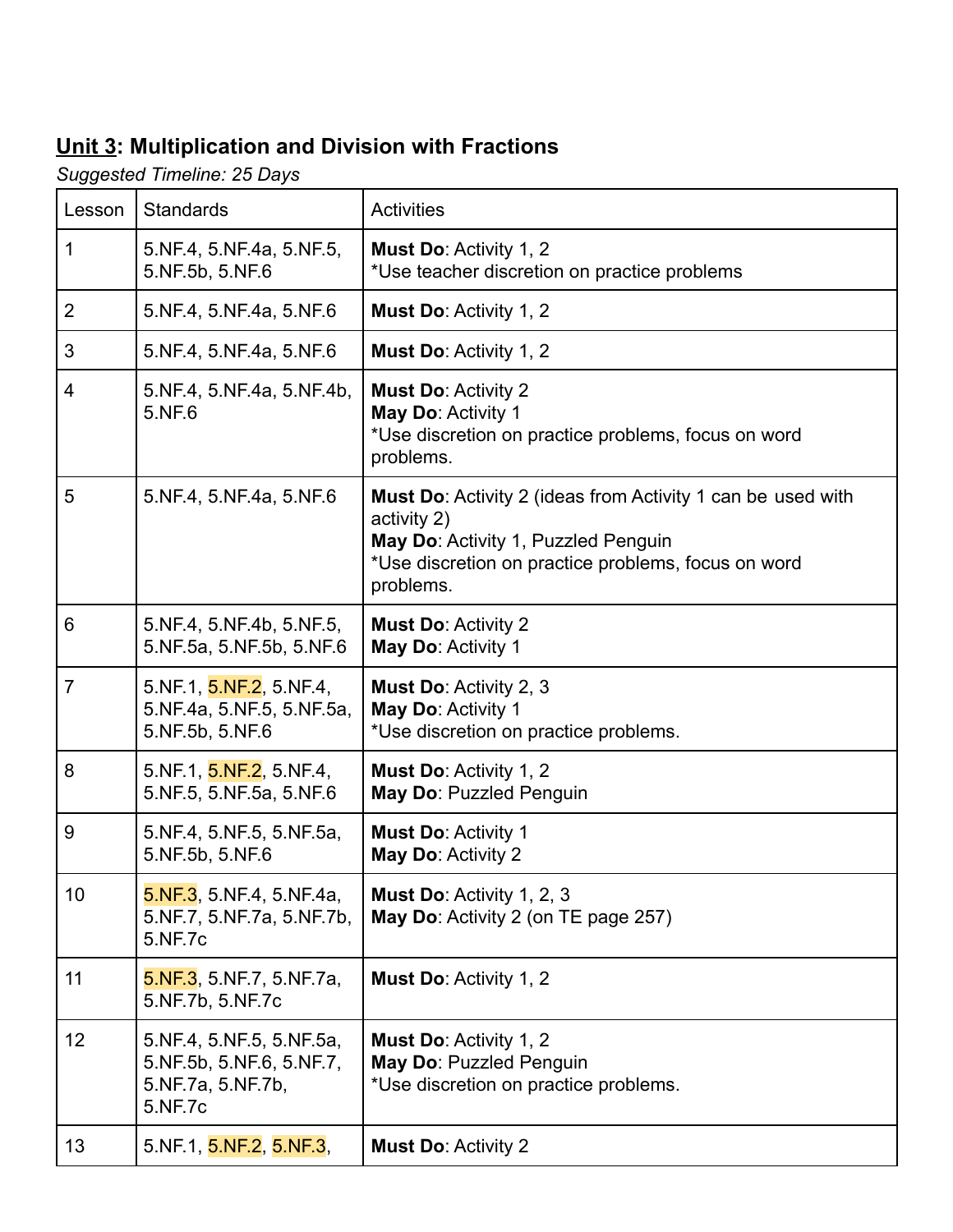|                                                                                                     | 5.NF.4, 5.NF.5, 5.NF.5a,<br>5.NF.6, 5.NF.7, 5.NF.7a,<br>5.NF.7b, 5.NF.7c, 5.MD.2 | <b>May Do: Activity 1</b><br>*Use discretion on practice problems. |
|-----------------------------------------------------------------------------------------------------|----------------------------------------------------------------------------------|--------------------------------------------------------------------|
| 14                                                                                                  | $5.$ NF.3, 5. NF.5a, 5. NF.6,<br>5.NF.7c                                         | This entire lesson is a "May Do." Use teacher discretion.          |
| <b>Asessment:</b> Use the Unit Review and Test provided (either printed or on ThinkCentral), remove |                                                                                  |                                                                    |

problems as needed.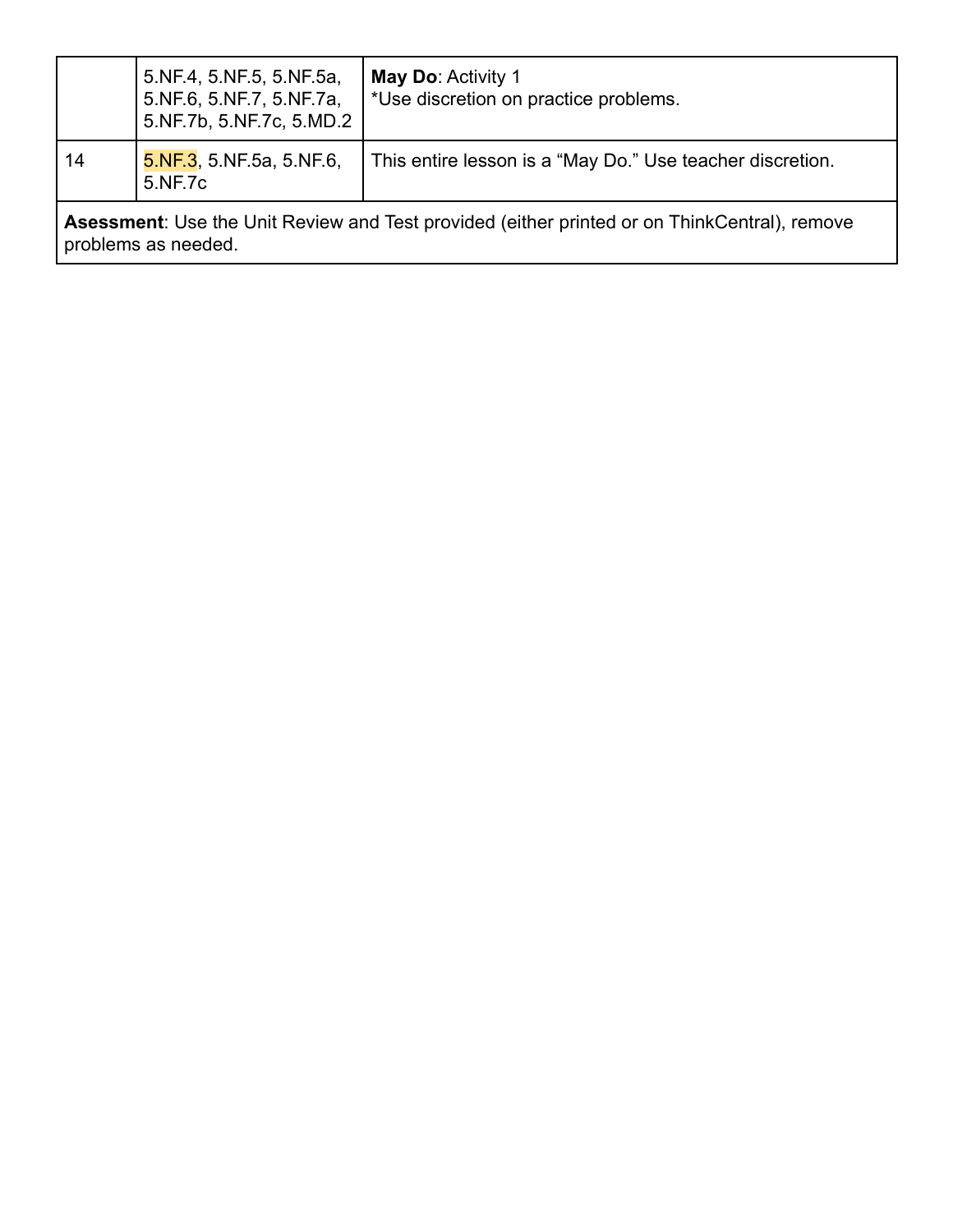## **Unit 4: Multiplication with Whole Numbers and Decimals**

*Suggested Timeline: 20 Days*

| Lesson         | <b>Standards</b>             | <b>Activities</b>                                                                                                                                                                                                                                                                                           |
|----------------|------------------------------|-------------------------------------------------------------------------------------------------------------------------------------------------------------------------------------------------------------------------------------------------------------------------------------------------------------|
| 1              | 5.NBT.1, 5.NBT.2,<br>5.NBT.7 | Must Do: Activity 1 (see note), 2, 3<br>*Note: Activity 1 focuses greatly on shift patterns using<br>money. Many of the problems are repetitive. Pick and choose<br>what you need; the main goal is for students to understand<br>what happens to the value of a digit when multiplied by a<br>power of 10. |
| $\overline{2}$ | 5.NBT.2                      | <b>Must Do: Activity 2</b><br>May Do: Activity 1, Puzzled Penguin                                                                                                                                                                                                                                           |
| 3              | 5.NBT.1, 5.NBT.5             | <b>Must Do: Activity 1</b><br>*Emphasize place value sections method- it's helpful and<br>students build on it in CPM.                                                                                                                                                                                      |
| $\overline{4}$ | 5.NBT.5                      | <b>Must Do: Activity 1</b><br>May Do: Activity 2<br>*Use discretion on practice problems.                                                                                                                                                                                                                   |
| 5              | 5.NBT.5                      | <b>Must Do: Activity 1</b><br>*Use discretion on practice problems, focus on word<br>problems.                                                                                                                                                                                                              |
| 6              | 5.NBT.2, 5.NBT.7             | <b>Must Do:</b> Activity 2 (integrate ideas from Activity 1 into Activity<br>2)<br>May Do: Activity 1, Activity 3                                                                                                                                                                                           |
| $\overline{7}$ | 5.NBT.1, 5.NBT.2,<br>5.NBT.7 | <b>Must Do:</b> Activity 1 (see note from Lesson 1), Activity 2<br>May Do: Puzzled Penguin<br>*Use discretion on practice problems, focus on word<br>problems.                                                                                                                                              |
| 8              | 5.NBT.5, 5.NBT.7             | <b>Must Do: Activity 1, 2, 3</b><br>*Use discretion on practice problems, focus on word<br>problems.                                                                                                                                                                                                        |
| 9              | 5.NBT.1, 5.NBT.2,<br>5.NBT.7 | <b>Must Do:</b> Activity 1 (use discretion), 2, 3<br>May Do: Puzzled Penguin                                                                                                                                                                                                                                |
| 10             | 5.NBT.4, 5.NBT.7             | <b>Must Do: Activity 1</b><br>May Do: Activity 2 (integrate ideas from Activity 2 into Activity<br>1)                                                                                                                                                                                                       |
| 11             | 5.NBT.5, 5.NBT.7             | <b>Must Do: Activity 2</b><br>May Do: Activity 1 (use discretion)                                                                                                                                                                                                                                           |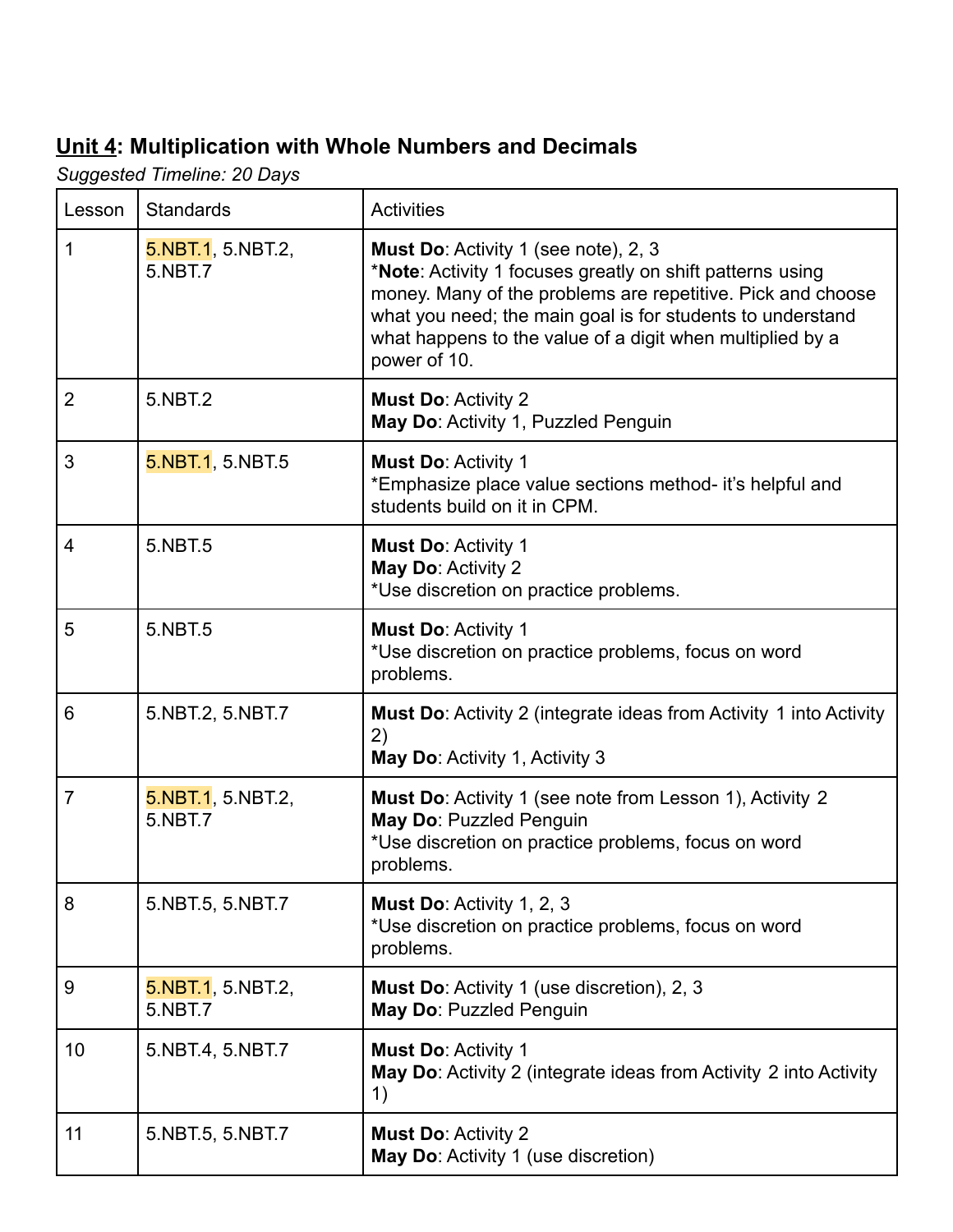| I |
|---|
|   |

**Assessment**: Use the Unit Review and Test provided (either printed or on ThinkCentral), remove problems as needed.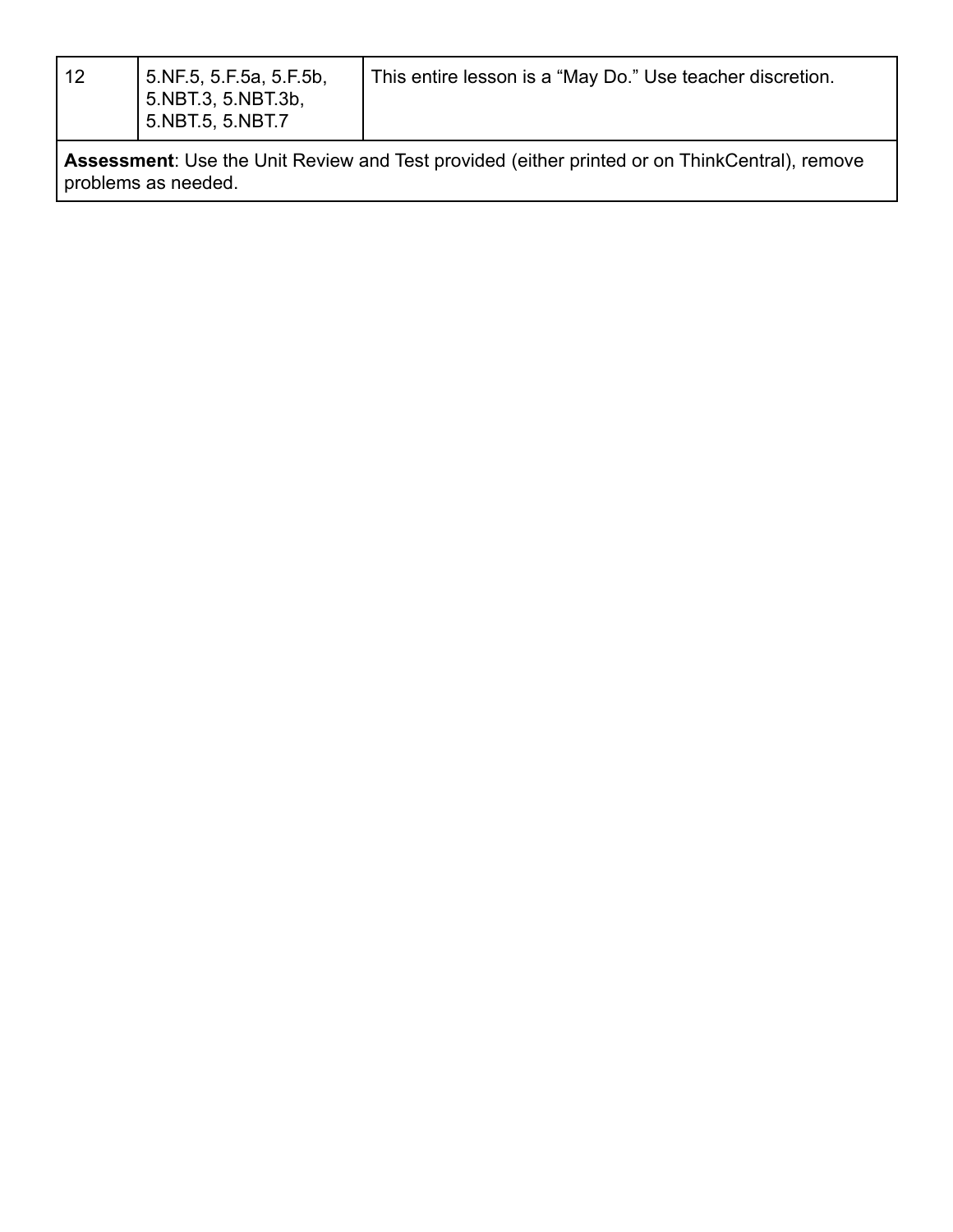#### **Unit 5: Division with Whole Numbers and Decimals**

*Suggested Timeline: 18 Days*

| Lesson                                                                                                                      | <b>Standards</b>                                           | <b>Activities</b>                                                                                  |
|-----------------------------------------------------------------------------------------------------------------------------|------------------------------------------------------------|----------------------------------------------------------------------------------------------------|
| 1                                                                                                                           | <b>5.NBT.6</b>                                             | Must Do: Activity 1 and 2<br>May Do: Activity 3                                                    |
| $\overline{2}$                                                                                                              | <b>5.NBT.6</b>                                             | Must Do: Activity 1<br>May Do: Activity 1 "Does Estimation Always Work?"                           |
| 3                                                                                                                           | <b>5.NBT.6</b>                                             | This entire lesson is a "May Do." Use teacher discretion.                                          |
| $\overline{4}$                                                                                                              | <b>5.NBT.6</b>                                             | <b>Must Do: Activity 1, Activity 2</b><br>May Do: Puzzled Penguin                                  |
| 5                                                                                                                           | <b>5.NBT.6</b>                                             | <b>Must Do: Activity 2</b><br>May Do: Activity 1                                                   |
| 6                                                                                                                           | 5.NBT.2, 5.NBT.7                                           | Must Do: Activity 1, 2, 3<br>May Do: Activity 3 "Patterns Relating Multiplication and<br>Division" |
| $\overline{7}$                                                                                                              | 5.NBT.2, 5.NBT.7                                           | <b>Must Do: Activity 2, Activity 3</b><br>May Do: Activity 1, Puzzled Penguin                      |
| 8                                                                                                                           | 5.NBT.2, 5.NBT.7                                           | <b>Must Do: Activity 2</b><br>May Do: Activity 1                                                   |
| 9                                                                                                                           | 5.NBT.6, 5.NBT.7                                           | Use teacher discretion. Recommendation:<br><b>Must Do: Activity 2</b><br>May Do: Activity 1        |
| 10                                                                                                                          | 5.NBT.3b, 5.NBT.5,<br>5.NBT.6, 5.NBT.7,<br>5.NF.5, 5.NF.5a | Must Do: Activity 1, 2, 3<br>May Do: Use discretion for Mixed Practice (Activity 3)                |
| 11                                                                                                                          | 5.NBT.7                                                    | This entire lesson is a "May Do." Use teacher discretion.                                          |
| <b>Assessment:</b> Use the Unit Review and Test provided (either printed or on ThinkCentral), remove<br>problems as needed. |                                                            |                                                                                                    |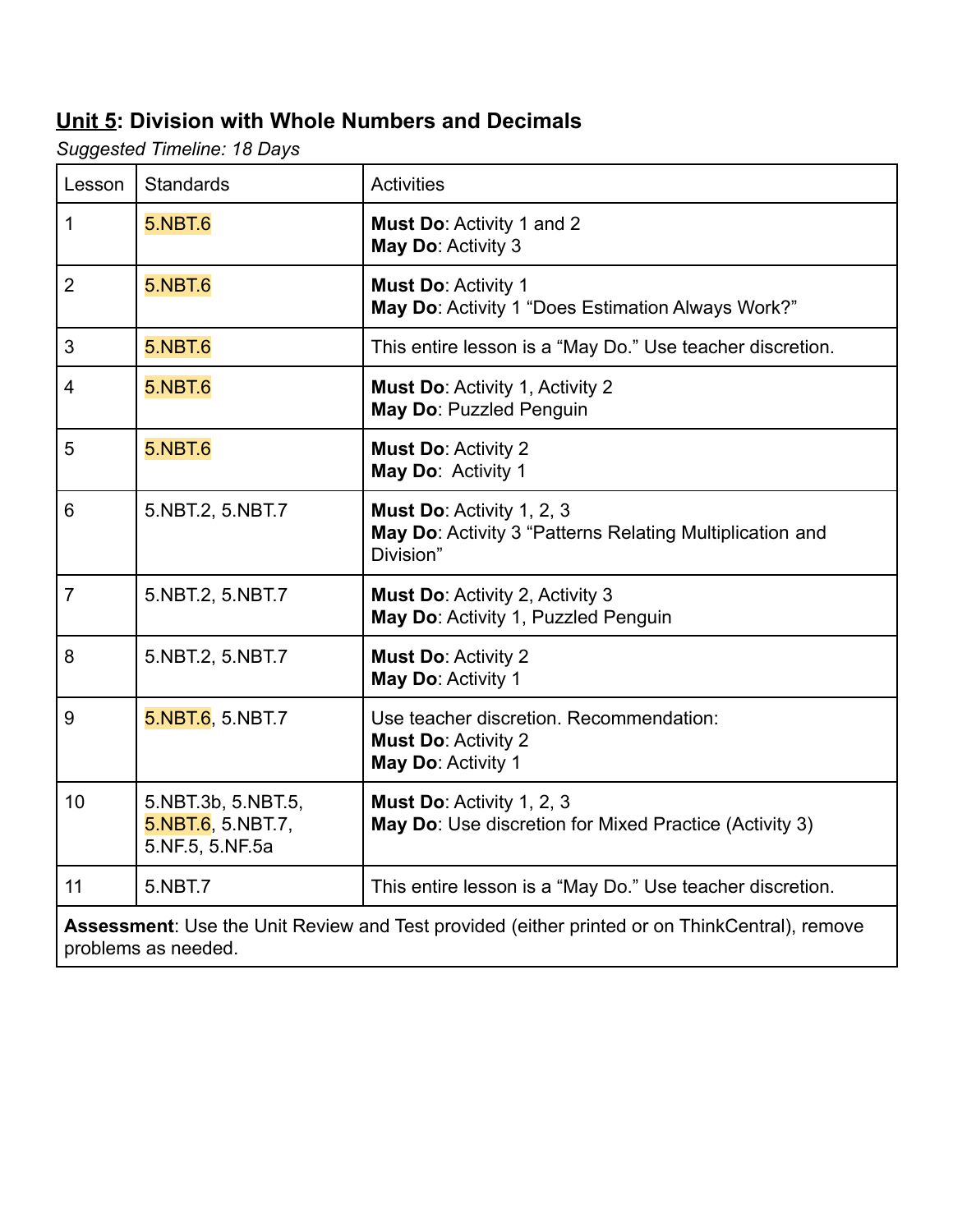## **Unit 6: Operations and Word Problems**

*Suggested Timeline: 15 Days*

| Lesson                                                                                                               | <b>Standards</b>                                                           | <b>Activities</b>                                                                           |
|----------------------------------------------------------------------------------------------------------------------|----------------------------------------------------------------------------|---------------------------------------------------------------------------------------------|
| $\mathbf 1$                                                                                                          | 5.NBT.7, 5.NF.2                                                            | <b>Must Do: Activity 1, 2</b><br>May Do: Use discretion on practice problems for Activity 2 |
| $\overline{2}$                                                                                                       | 5.NBT.5, 5.NBT.6,<br>5.NBT.7, 5.NF.4, 5.NF.4b,<br>5.NF.6, 5.NF.7, 5.NF.7c  | <b>Must Do: Activity 1</b><br>May Do: Activity 2                                            |
| 3                                                                                                                    | 5.NF.4a, 5.NF.7a,<br>5.NF.7b                                               | Must Do: Activity 1, 2                                                                      |
| 4                                                                                                                    | 5.NBT.4, 5.NBT.6,<br>5.NBT.7, 5.NF.1, 5.NF.2                               | This entire lesson is a "May Do." Use teacher discretion.                                   |
| 5                                                                                                                    | 5.NBT.5                                                                    | <b>Must Do: Activity 2</b><br>May Do: Activity 1                                            |
| 6                                                                                                                    | 5.NBT.5, 5.NBT.6,<br>5.NBT.7, 5.NF.5, 5.NF.5a,<br>5.NF.5b, 5.NF.6, 5.NF.7c | <b>Must Do: Activity 1</b><br>May Do: Activity 2                                            |
| $\overline{7}$                                                                                                       | 5.NBT.5, 5.NBT.6,<br>5.NBT.7, 5.NF.2                                       | <b>Must Do: Activity 1</b><br>May Do: Activity 2                                            |
| 8                                                                                                                    | 5.OA.1, 5.NBT.5,<br>5.NBT.7, 5.NF.2, 5.NF.6,<br>5.NF.7c                    | Must Do: Activity 1, 2, 3<br>May Do: Activity 3 Practice (student page 224)                 |
| 9                                                                                                                    | 5.NBT.5, 5.NBT.6,<br>5.NBT.7, 5.NF.2, 5.NF.6                               | This entire lesson is a "May Do." Use teacher discretion.                                   |
| 10                                                                                                                   | 5.NBT.6, 5.NF.2, 5.NF.6,<br>5.NF.7c                                        | This entire lesson is a "May Do." Use teacher discretion.                                   |
| 11                                                                                                                   | 5.NBT.7, 5.NF.3                                                            | This entire lesson is a "May Do." Use teacher discretion.                                   |
| Assessment: Use the Unit Review and Test provided (either printed or on ThinkCentral), remove<br>problems as needed. |                                                                            |                                                                                             |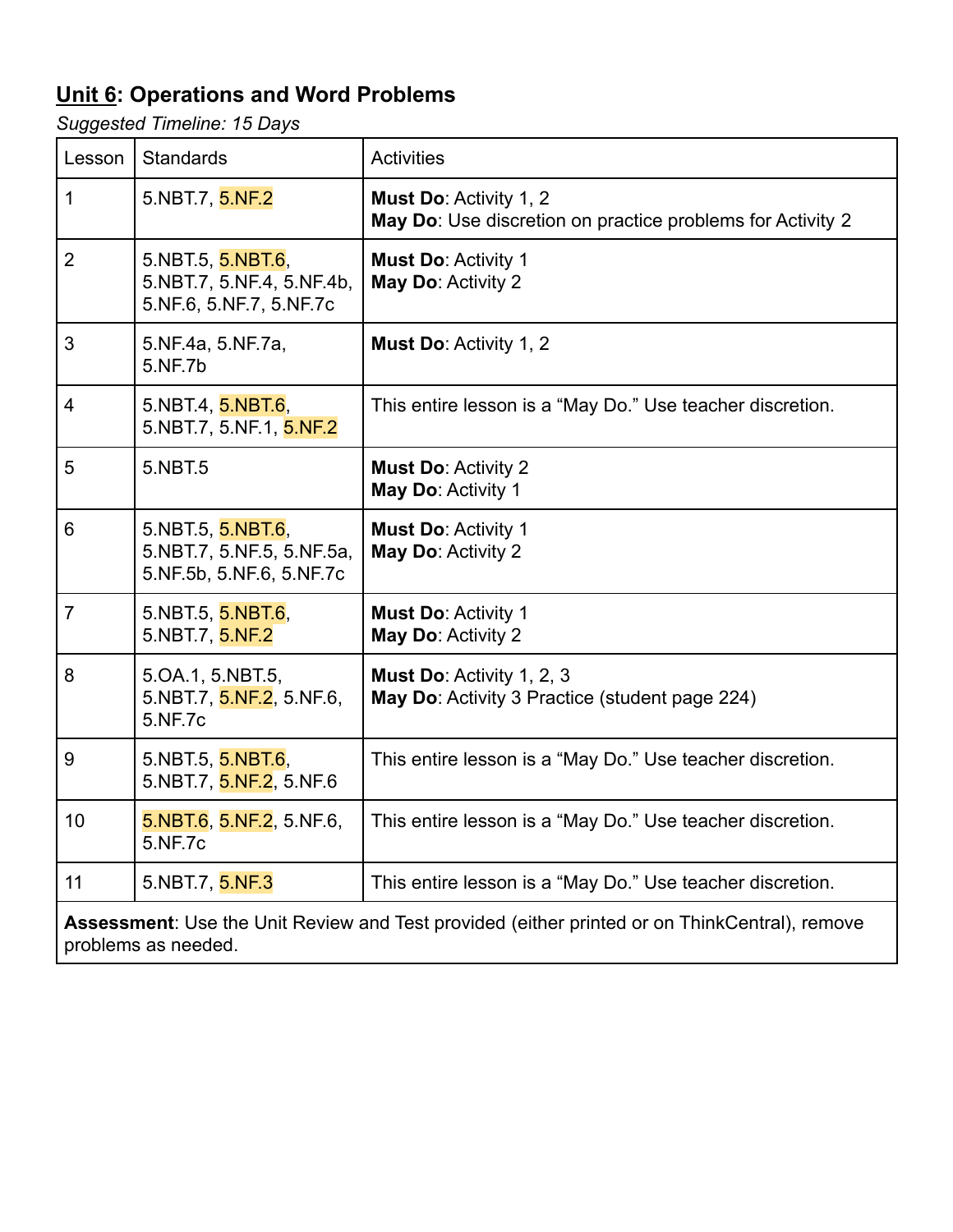#### **Unit 7: Algebra, Patterns, and Coordinate Graphs**

*Suggested Timeline: 10 Days*

\*The standards addressed in Unit 7 are important to build a foundation for 6-12 grade, but the standards are not heavily assessed on CAASPP. It is recommended that this unit is taught, but not heavily emphasized.

| Lesson                                                                                               | <b>Standards</b>                    | <b>Activities</b>                                         |
|------------------------------------------------------------------------------------------------------|-------------------------------------|-----------------------------------------------------------|
| $\mathbf 1$                                                                                          | 5.0A.1, 5.0A.2                      | <b>Must Do: Activity 1, 2</b>                             |
| 2                                                                                                    | 5.OA.1                              | <b>Must Do: Activity 1, 2</b><br>May Do: Puzzled Penguin  |
| 3                                                                                                    | 5.0A.1, 5.0A.2                      | <b>Must Do: Activity 1, 2</b>                             |
| $\overline{4}$                                                                                       | 5.0A.1, 5.0A.2,<br>5.0A.2.1, 5.0A.3 | <b>Must Do: Activity 2, 3</b><br>May Do: Activity 1       |
| 5                                                                                                    | 5.G.1                               | <b>Must Do: Activity 1, 2</b><br>May Do: Activity 3       |
| 6                                                                                                    | 5.0A.3, 5.G.1, 5.G.2                | <b>Must Do: Activity 1</b>                                |
| $\overline{7}$                                                                                       | 5.G.1, 5.G.2, 5.OA.1                | This entire lesson is a "May Do." Use teacher discretion. |
| <b>Assessment:</b> Use the Unit Review and Test provided (either printed or on ThinkCentral), remove |                                     |                                                           |

problems as needed.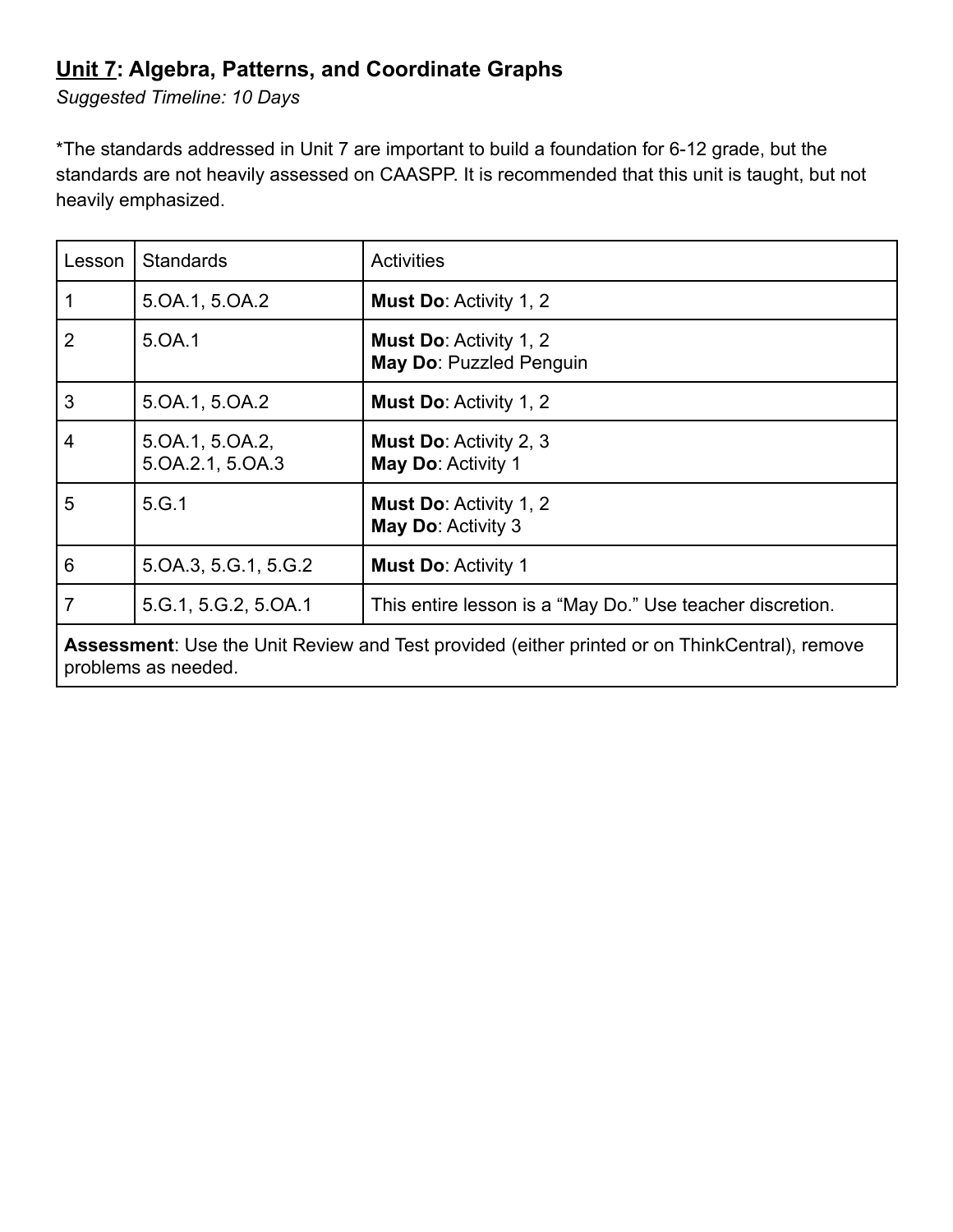### **Unit 8: Measurement and Geometry**

*Suggested Timeline: 15 Days*

\*CAASPP note: The most heavily assessed standards in this unit relate to Volume.

| Lesson         | <b>Standards</b>                     | <b>Activities</b>                                                                                         |
|----------------|--------------------------------------|-----------------------------------------------------------------------------------------------------------|
| 1              | 5.MD.1                               | <b>Must Do: Activity 1</b><br>May Do: Puzzled Penguin, Activity 2, Activity 3 (use teacher<br>discretion) |
| $\overline{2}$ | 5.MD.1                               | <b>Must Do: Activity 1</b><br>May Do: Activity 2                                                          |
| 3              | 5.MD.1                               | <b>Must Do: Activity 1</b><br>May Do: Activity 2                                                          |
| $\overline{4}$ | 5.MD.1                               | <b>Must Do: Activity 1</b><br>May Do: Activity 2                                                          |
| 5              | 5.MD.1                               | <b>Must Do: Activity 1</b><br>May Do: Activity 2                                                          |
| 6              | 5.MD.1                               | <b>Must Do: Activity 1</b><br>May Do: Activity 2                                                          |
| $\overline{7}$ | 5.MD.2                               | <b>Must Do: Activity 1, 2</b>                                                                             |
| 8              | 5.NF.4b                              | Must Do: Activity 1, 2<br>May Do: Activity 3                                                              |
| 9              | 5.MD.3a, 5.MD.3b,<br>5.MD.4, 5.MD.5a | Must Do: Activity 1, 2<br>May Do: Activity 3                                                              |
| 10             | 5.MD.3, 5.MD.3a,<br>5.MD.3b          | Must Do: Activity 1, 2                                                                                    |
| 11             | 5.MD.4, 5.MD.5a,<br>5.MD.5b          | <b>Must Do: Activity 1, 2</b>                                                                             |
| 12             | 5.MD.5b                              | <b>Must Do: Activity 2</b><br>May Do: Activity 1                                                          |
| 13             | 5.MD.5, 5.MD.5b,<br>5.MD.5c          | Must Do: Activity 1                                                                                       |
| 14             | 5 G.3, 5 G.4                         | <b>Must Do: Activity 1</b><br>May Do: Activity 2                                                          |
| 15             | 5.G.3, 5.G.4                         | Must Do: Activity 1<br>May Do: Activity 2                                                                 |